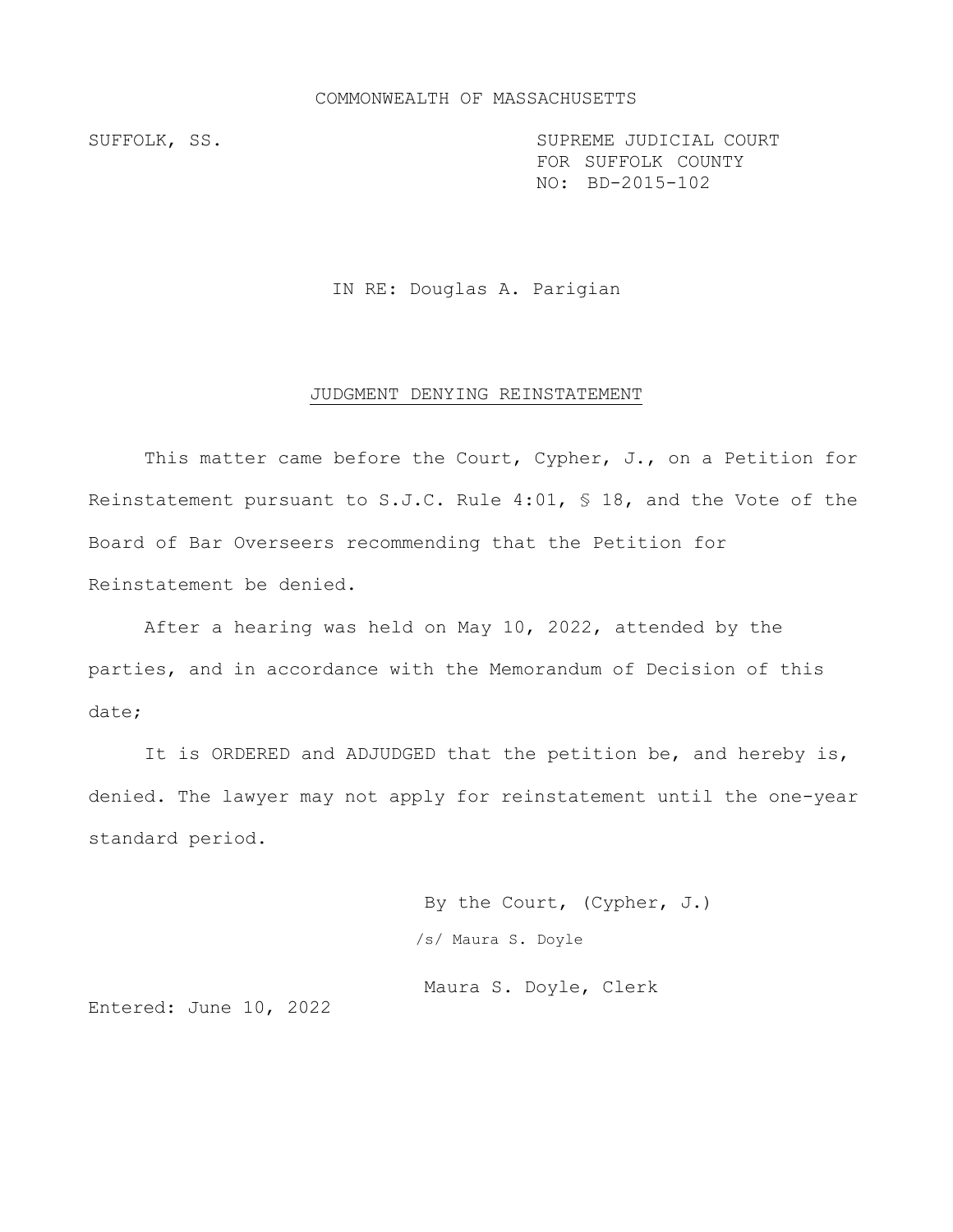# COMMONWEALTH OF MASSACHUSETTS

SUFFOLK, SS. SUPREME JUDICIAL COURT FOR SUFFOLK COUNTY NO. BD-2015-102

# MATTER OF DOUGLAS A. PARIGIAN

### MEMORANDUM OF DECISION

 The petitioner, Douglas A. Parigian, seeks reinstatement to the bar pursuant to S.J.C. Rule 4:01, § 18 (5), as appearing in 453 Mass. 1315 (2009), following the expiration of a threeyear suspension. A hearing panel (panel) of the Board of Bar Overseers (board) recommended that the petition be denied, and that petitioner be permitted to reapply for reinstatement in six months. The board adopted the panel's recommendation that the petition be denied, but rejected the truncated reapplication period. On the record of proceedings before me, and after hearing, I affirm the board.

 Background. The petitioner was admitted to the practice of law in Massachusetts in 1988, and thereafter practiced primarily as an appointed criminal advocate for indigent defendants. Between 2009 and 2011, the petitioner engaged in an insider-trading scheme amongst a group of golfing partners, which ultimately led to his conviction by guilty plea of conspiracy in violation of 18 U.S.C. § 371, and securities fraud in violation of 15 U.S.C. §§ 78j(b) and 78ff(a). In connection with these activities, the petitioner violated the following Rules of Professional Conduct: 8.4(b)(criminal act that reflects adversely on lawyer's honesty, trustworthiness, or fitness), 8.4(c) (dishonesty, fraud, deceit, and misrepresentation), and 8.4(h) (any other conduct reflecting adversely on fitness to practice). As a result of these violations and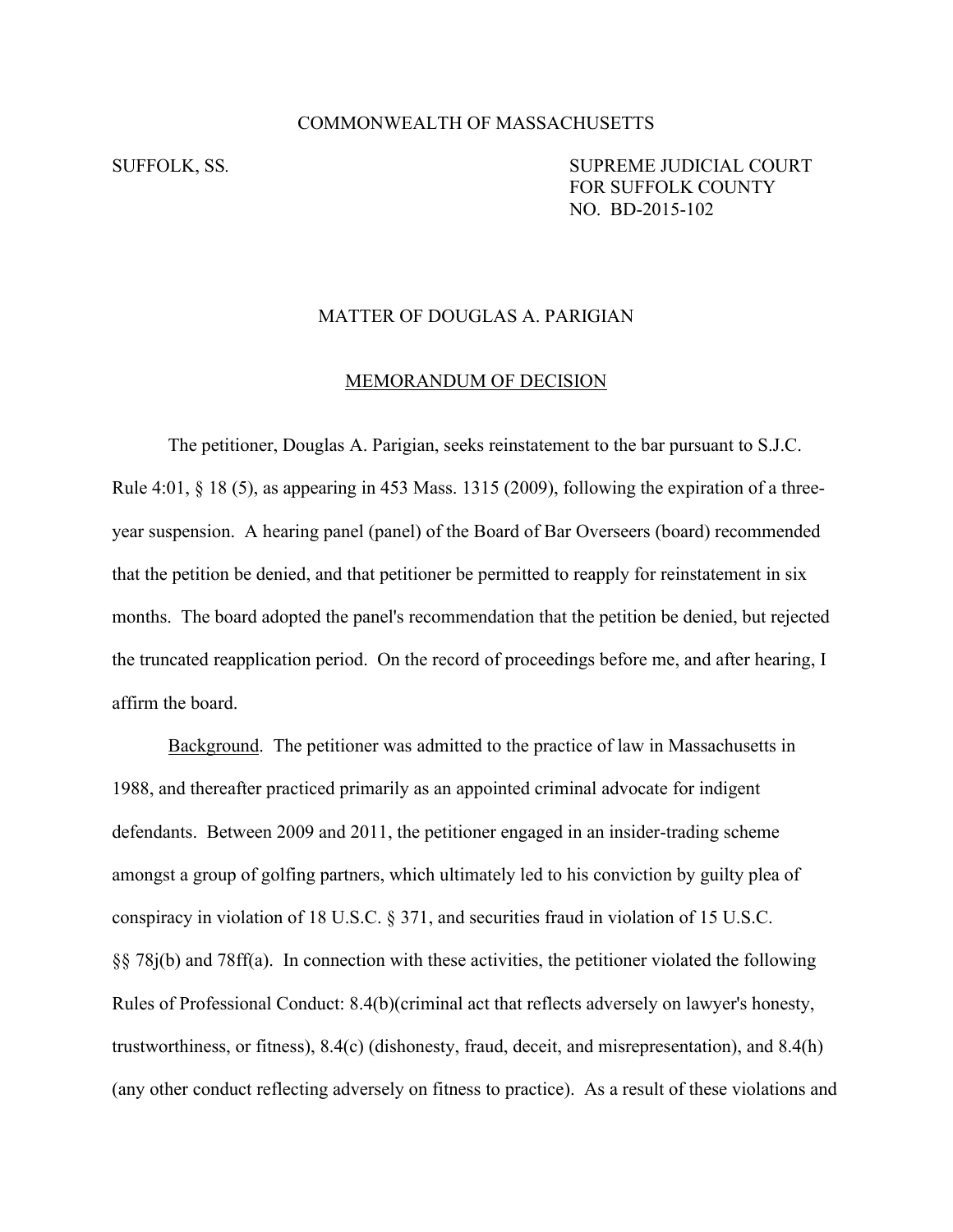his conviction of serious crimes as defined by S.J.C. Rule 4:01, § 12, as appearing in 425 Mass. 1313 (1997), the petitioner was appropriately suspended from the practice of law for three years, commencing August 17, 2015.<sup>1</sup> See Matter of Parigian, 33 Mass. Att'y Discipline Rep. 375 (2017).

 On February 8, 2021, the petitioner filed a petition for reinstatement in the county court, which was transmitted to the board. See S.J.C. Rule 4:01,  $\leq 18$  (4), as appearing in 453 Mass. 1315 (2009). A three-member panel held an evidentiary hearing, at which it received exhibits and testimony from the petitioner as the sole witness. The panel thereafter filed a report, in which it recommended that the petition be denied on the grounds that the petitioner failed to show sufficient learning in the law as to developments during the six years since his suspension, or sufficient evidence of current reform of his moral character, where his discussion of his convictions indicated he had not learned any significant ethical lessons, the panel did not receive any evidence of his good character from any third parties, and the evidence presented of his community contributions was minimal and lacking credibility. Nevertheless, the panel recommended that the petitioner be permitted to reapply for reinstatement in six months, rather than the one-year period ordinarily required by S.J.C. Rule 4:01, § 18 (8). Upon review, the board voted unanimously to adopt the panel's recommendation that the petition be denied, but declined to recommend a shorter reapplication period.

Discussion. "A petitioner for reinstatement must demonstrate that he or she 'has the moral qualifications, competency and learning in law required for the admission to practice law in this Commonwealth, and that his or her resumption of the practice of law will not be

<sup>&</sup>lt;sup>1</sup> Although his term of suspension was for three years, the petitioner did not seek reinstatement for almost six years, until 2021.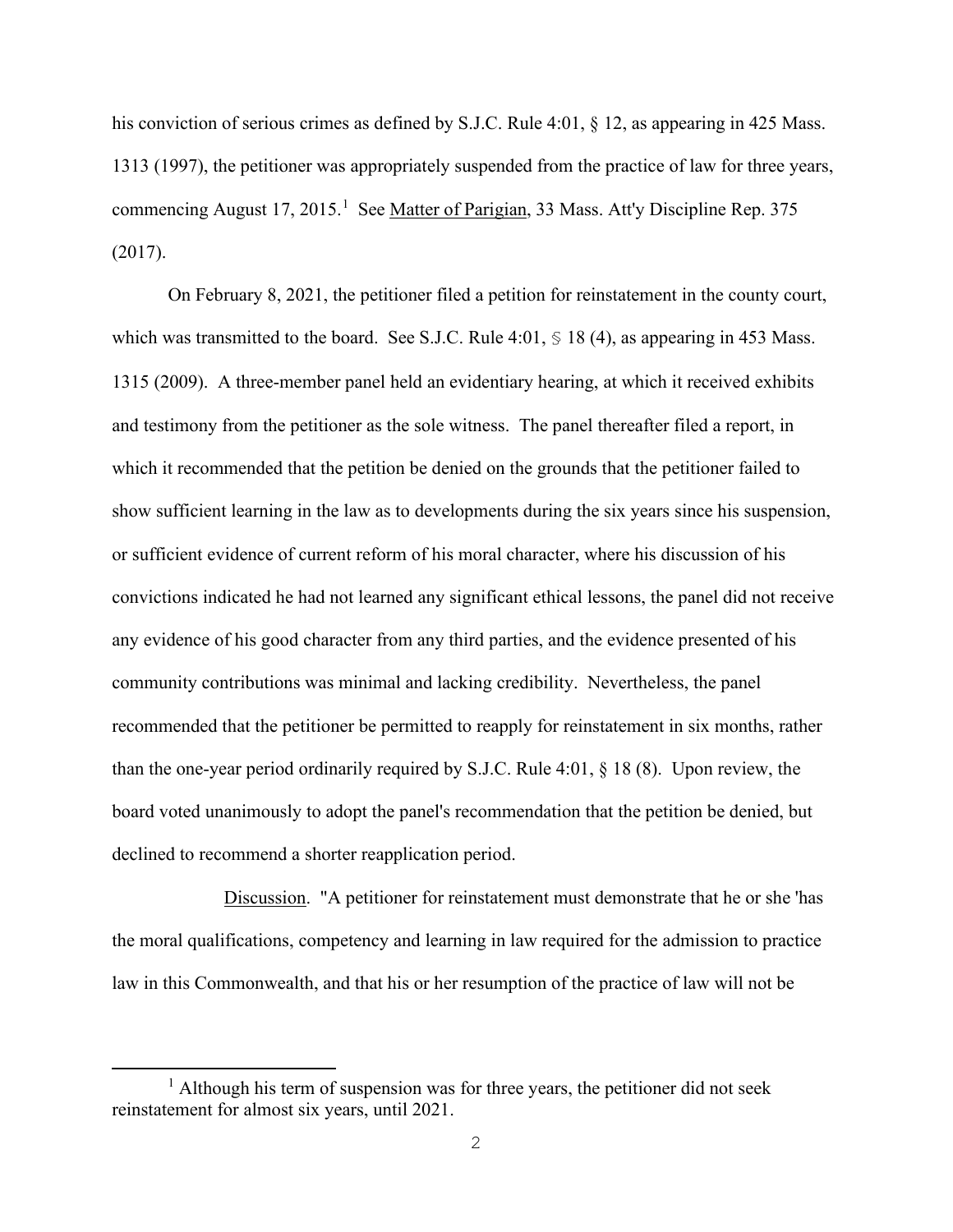detrimental to the integrity and standing of the bar, the administration of justice, or to the public interest.'" Matter of Leo, 484 Mass. 1050, 1051 (2020), quoting Matter of Weiss, 474 Mass. 1001, 1002 (2016) and S.J.C. Rule 4:01, § 18 (5). "The subsidiary findings of the hearing panel, as adopted by the board, shall be upheld if supported by substantial evidence, and the hearing panel's ultimate findings and recommendations, as adopted by the board, are entitled to deference, although they are not binding on this court" (internal quotations and citation omitted). Matter of Leo, supra. The hearing panel is the sole judge of credibility; accordingly, the panel's "credibility determinations will not be rejected unless it can be said with certainty that the finding was wholly inconsistent with another implicit finding" (internal quotations omitted). Matter of Haese, 468 Mass. 1002, 1007 (2014).

a. Learning in the law. The petitioner is required to demonstrate current competency and learning in the law. See S.J.C. Rule 4:01, § 18 (4) and (5). The petitioner has been suspended from practice since 2015. In 2018, he took the multistate professional responsibility examination. As of February 5, 2021, the petitioner had not taken any legal education courses since the suspension was imposed, but asserted he had "read many articles" and "discussed current law with many practicing attorneys" during that period, and "regularly" read the Massachusetts Lawyers Weekly. After the petition for reinstatement was filed, in April 2021, the petitioner supplemented his reinstatement questionnaire indicating that he had "watched many Legal Seminars on YouTube" during the Covid-19 pandemic and had taken a total of four hours of formal continuing legal education courses on G. L. c. 93A, restorative justice, and online legal research. The petitioner acknowledged that he would be required to take several formal continuing legal education courses in order to return to court-appointed representation of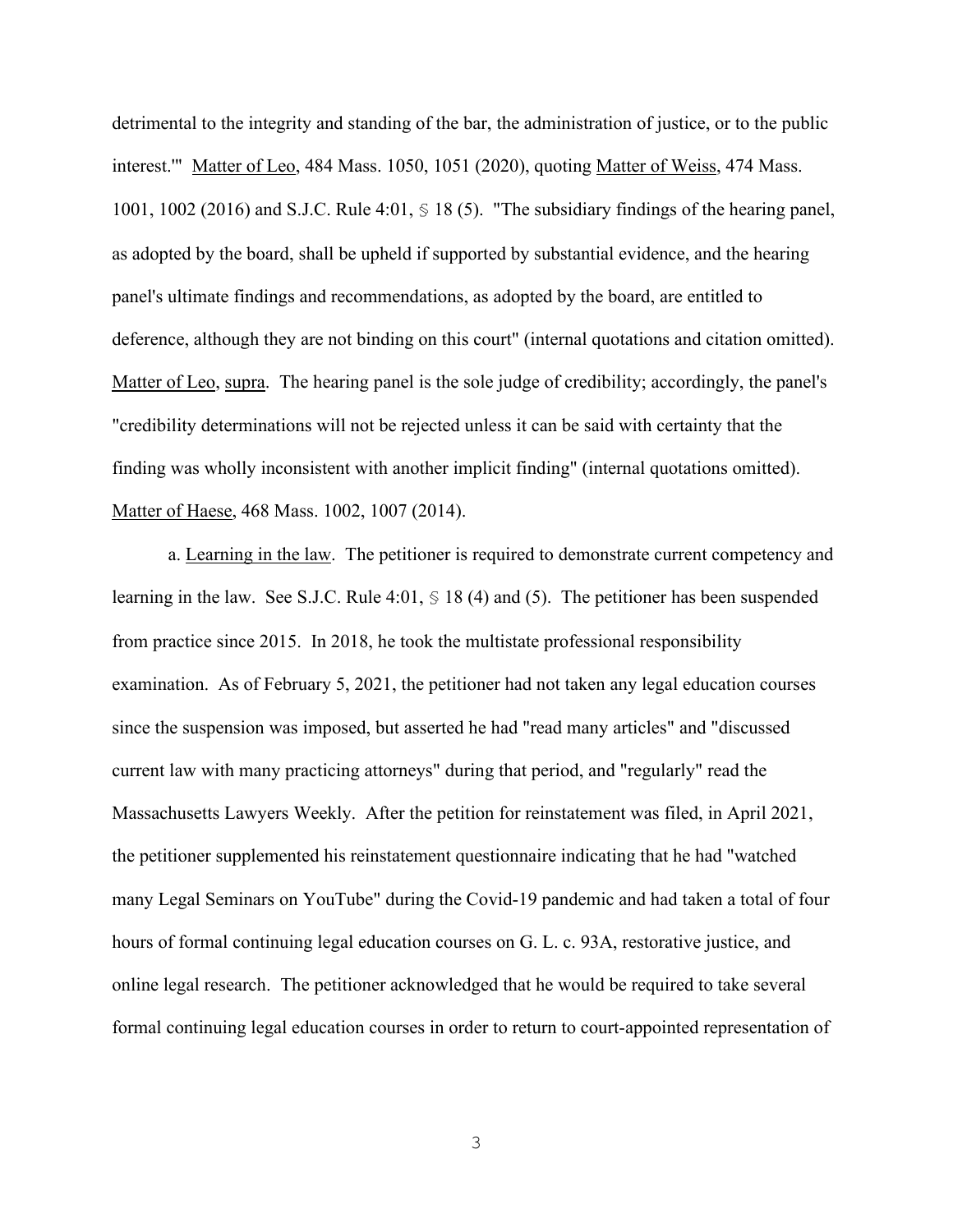indigent criminal defendants, but that he intended to do so only after his reinstatement to the practice of law.

At hearing before the panel, the petitioner testified that the hours he listed in his supplemental questionnaire were not accurate, and that he had actually completed "maybe twelve" or fourteen hours of formal continuing legal education since his suspension, although he was unable to provide any certificates of completion for such courses. The petitioner repeatedly emphasized his prior experience in criminal defense work, and offered by way of explanation for the paucity of formal legal education completed over the preceeding six years that "[i]t's difficult for somebody [like himself who has] twenty-five years experience [practicing law] to take a seminar from somebody who has . . . three years experience [practicing law].." The petitioner could not identify specific "legal seminars" he had viewed on YouTube, but admitted such videos were not part of a "recognized program" of legal education, and some videos were presented by individuals who were not admitted to practice law in this Commonwealth. When asked to describe the developments in criminal law during the approximately six-year period since his suspension, the petitioner asserted that "most of the law, search and seizure hasn't changed much except what is being done a lot of is racial profiling," and that "most of the new legal laws from judges, from the [this court] and the [A]ppeals [C]ourt deal with racial issues." Upon questioning as to his understanding of recent decisions of this court regarding the COVID-19 pandemic as a factor in bail or release from detention, the petitioner gave a vague answer mentioning overcrowding and testing, before discussing unrelated decisions regarding remote hearings and trials. The petitioner was wholly unaware of specific recent cases regarding the imposition of GPS monitoring as a condition of pretrial release, and the current boundaries of school zones and definition of parks in relation to certain narcotics distribution offenses.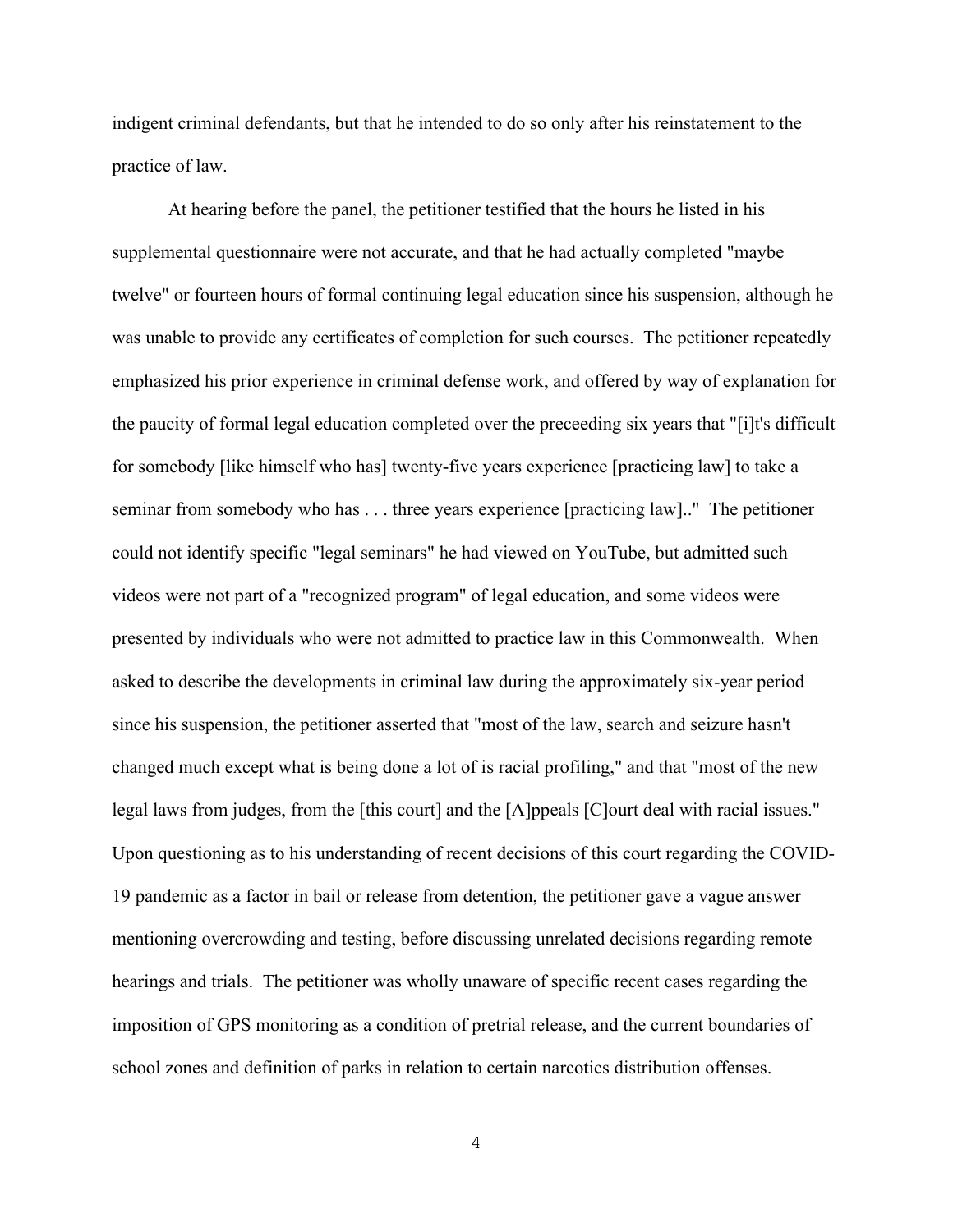I do not disturb the panel's credibility determination that the petitioner has only demonstrated completion of four hours of formal legal education, due to the petitioner's "inability to give [the panel] a single consistent story about his 'learning,'" and that further the petitioner has not stayed sufficiently abreast of current law during his suspension through selfdirected study. See Matter of Haese, 468 Mass. at 1007. I agree with the panel's conclusion, adopted by the board, that "the petitioner's admitted focus on practical skills and lack of equal focus on the substantive law during his suspension is not enough, even conjoined with his prior practice and recognized competency," to meet his burden of showing that he presently has the learning in the law required for admission to practice. Given these considerations, "the substantial evidence supports the conclusion that the petitioner has not demonstrated current legal acumen," despite his prior practice experience. See Matter of Leo, 484 Mass. at 1052-1053 (total time studying law "equat[ing] to less than four work weeks" during fifteen-plus year period since suspension, along with hearing testimony reflecting lack of understanding of civil legal principles, insufficient to support reinstatement following thirteen-month suspension). See also Matter of Waitz, 416 Mass. 298, 306 (1993) (attendance at four legal education programs and reading legal publications for two to three hours weekly "scant and unconvincing" evidence of efforts to stay abreast insufficient to support reinstatement following indefinite suspension).

b. Moral Qualifications. The petitioner's term suspension upon conviction for serious crimes is "conclusive evidence that he was, at the time, morally unfit to practice law, and it continued to be evidence of his lack of moral character" upon petition for reinstatement. Matter of Dawkins, 432 Mass. 1009, 1010 (2000). "He therefore bears the burden of demonstrating that, during the period of suspension, he has redeemed himself and become a person proper to be held out by the court to the public as trustworthy" (emphasis added, internal quotations omitted).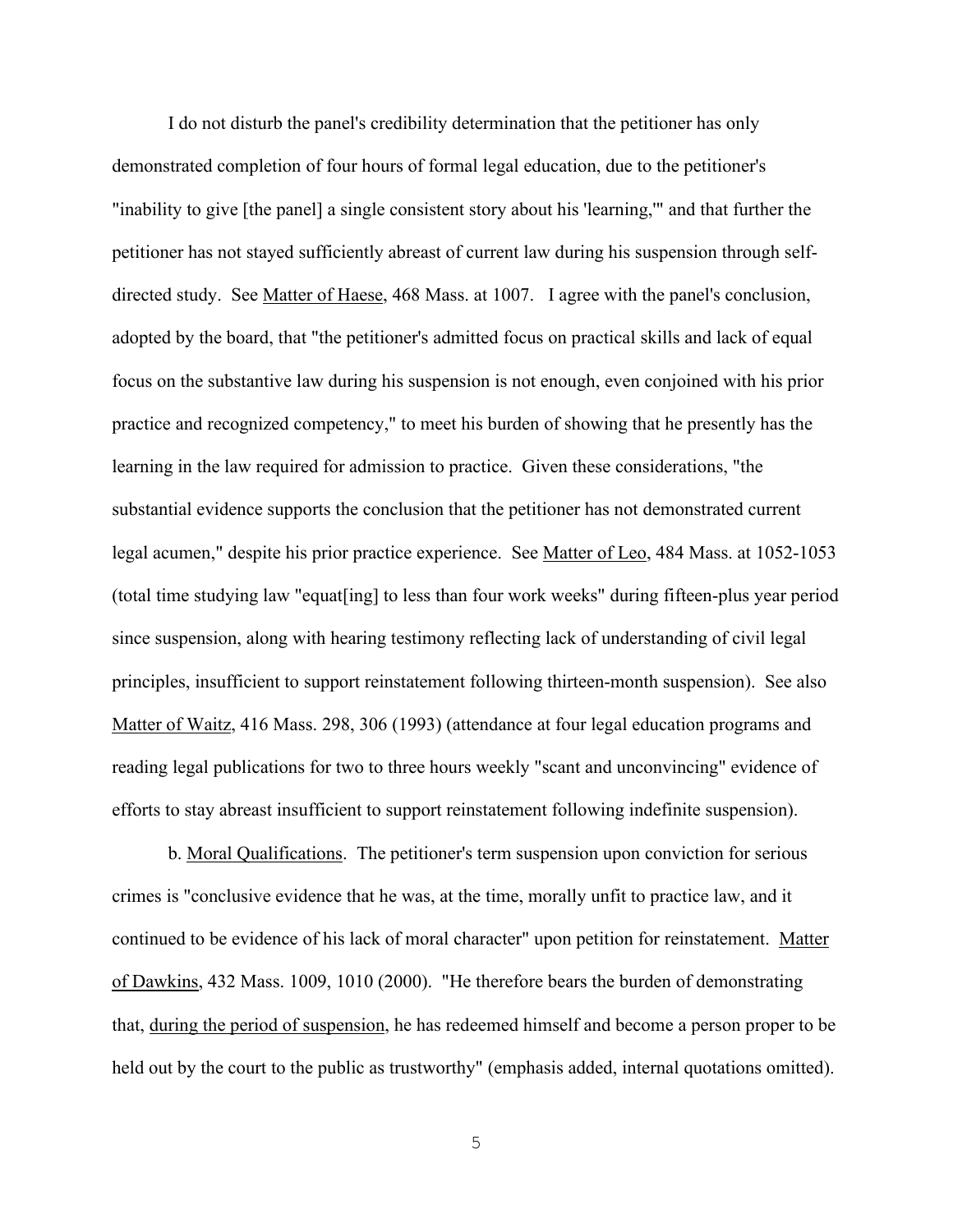Matter of Leo, supra at 1051, quoting Matter of Dawkins, supra at 1010-1011. "Passage of time alone is insufficient to warrant reinstatement," id. at 306, quoting Matter of Hiss, 368 Mass. 447, 460 (1975), and the relevant "question is not whether the respondent has been 'punished' enough," but rather "the true test must always be the public welfare," Matter of Keenan, 314 Mass. 544, 547 (1943).

The substantial evidence supports the board's conclusion that the petitioner failed to demonstrate that he has reformed his character during the period since he was convicted and sentenced for serious crimes. Before the panel, the petitioner did not present any witnesses or any letters attesting to his current moral character. See Matter of Leo, supra at 1052 (value of "credible and disinterested testimony that, since his suspension, the petitioner has shown introspection and moral rehabilitation"). I accept the panel's credibility finding that the petitioner's claim that he did want to impose on such witnesses is unpersuasive, as such finding is consistent with the remainder of the record and the panel's findings. See Matter of Haese, 468 Mass. at 1007. Similarly, substantial evidence supports the panel's conclusion that the petitioner's vague testimony regarding time spent "sort[ing] out some material" and donating items to a Habitat for Humanity Restore should not be given great weight, particularly in light of the panel's credibility determination that the described activity implied "that the petitioner needed to dispose of goods in connection with a move to a new house, and this 'charitable work' . . . was opportunistically attached to that event." Likewise, substantial evidence supports the panel's conclusion that the petitioner's sports coaching should be given limited weight where it appeared to be related to the care and primary parenting of his own children, not the public good.

 Most importantly, the record amply supports the panel's conclusion that the petitioner has failed to learn ethical lessons from his convictions, as evidenced by his equivocation as to the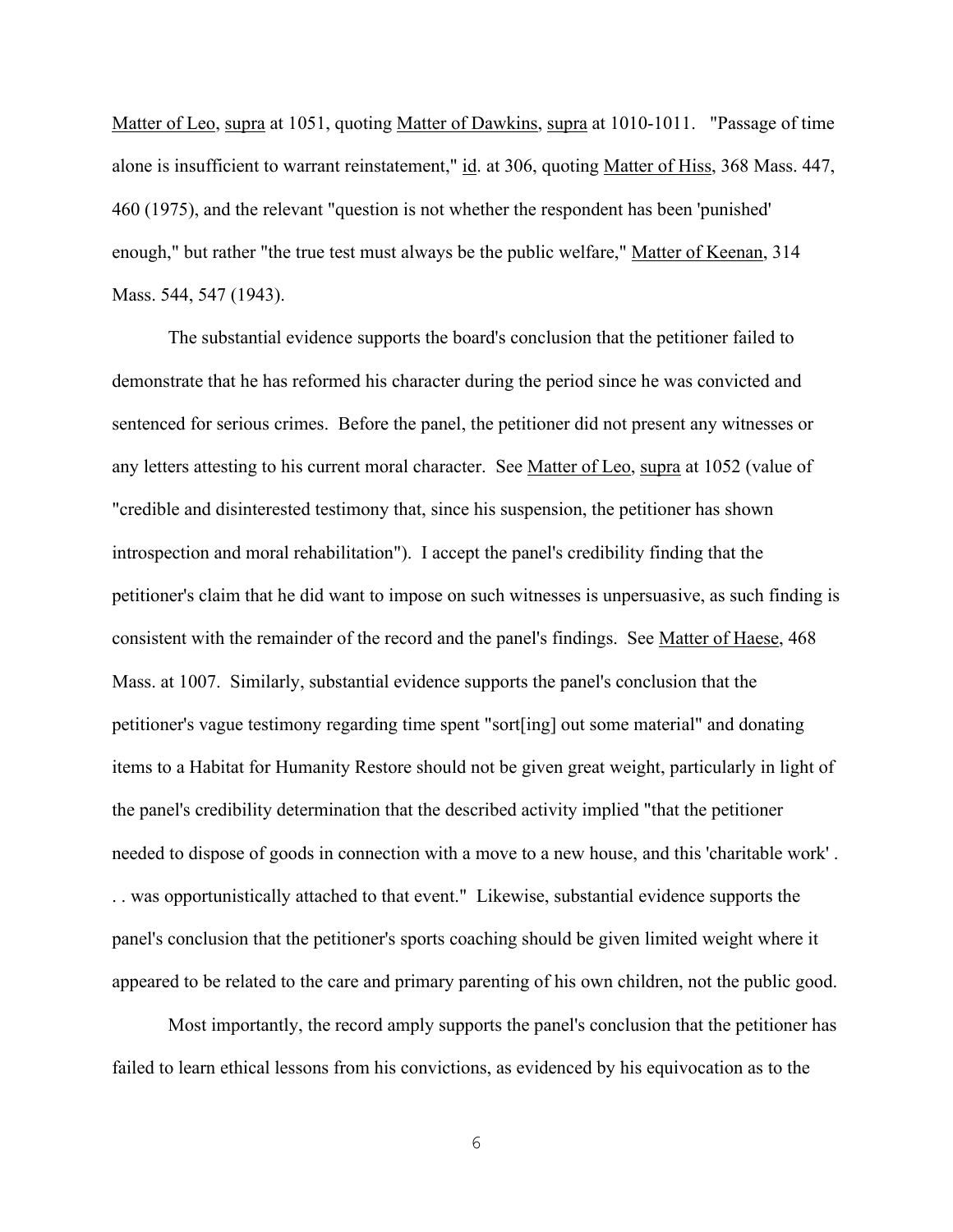extent of his guilt in the insider trading scheme. Some further background is illustrative. Prior to his conviction, the petitioner was not only an experienced criminal defense attorney, but also was experienced in trading stocks over several decades. Between the mid-1980's and the time of his conviction, the petitioner amassed retirement savings of approximately one million dollars, primarily through investing in mutual funds and stocks through his personal and IRA accounts. Between June 2009 and April 2011, as the petitioner admitted during his 2015 plea colloquy, he "willfully" traded shares of a particular company on six separate occasions based on emails he received from a friend, Eric McPhail, which tipped him off to "material, nonpublic" business activity information for a particular company, including the content of upcoming quarterly earnings reports or the existence of as-yet unannounced major contracts.<sup>2</sup> The scheme ended in April 2011, when the petitioner's last trade yielded a net profit of more than \$200,000, and the

 $2$  In July 2009, the petitioner bought 1,200 shares after McPhail told him to "watch" the company's stock on July 30, 2009, when an earnings report was due to be released. Immediately after the earnings announcement, the petitioner sold 1,000 of his 1,200 shares, for a net profit of approximately \$9,000. On September 29, 2009, the petitioner bought 1,100 shares in the same company after McPhail informed him that his "friend" was aware of an impending announcement of a large contract. On September 30, 2009, after the public announcement of the contract, the petitioner sold approximately 100 shares which he purchased the prior day, fir a profit of approximately \$750. Around that same time, McPhail informed the petitioner that the company's next earnings report, due October 29, 2009, would be "as good as the last one". The petitioner replied that he would "be taking most of [his] gains and putting it ALL on Options before [October] 29." On October 16, the petitioner secured authorization from his brokerage to trade options in his account, and some time before October 28, bought 1,180 shares and sixty "call" options on the company's stock. After the earnings announcement, the petitioner sold 1,480 shares and all sixty call options, for a net profit of almost \$6,000. In July 2010, the petitioner again received advance information of a positive earnings report, but ultimately did not make a profit on 1,500 shares he intended to sell, because the stock price declined despite the positive earnings report. On two occasions in October and December 2010, the petitioner actively sought out from McPhail advance information on the company's performance, asking if he had "any thoughts" on an upcoming earnings report, and if the stock should be a "buy" at a certain price.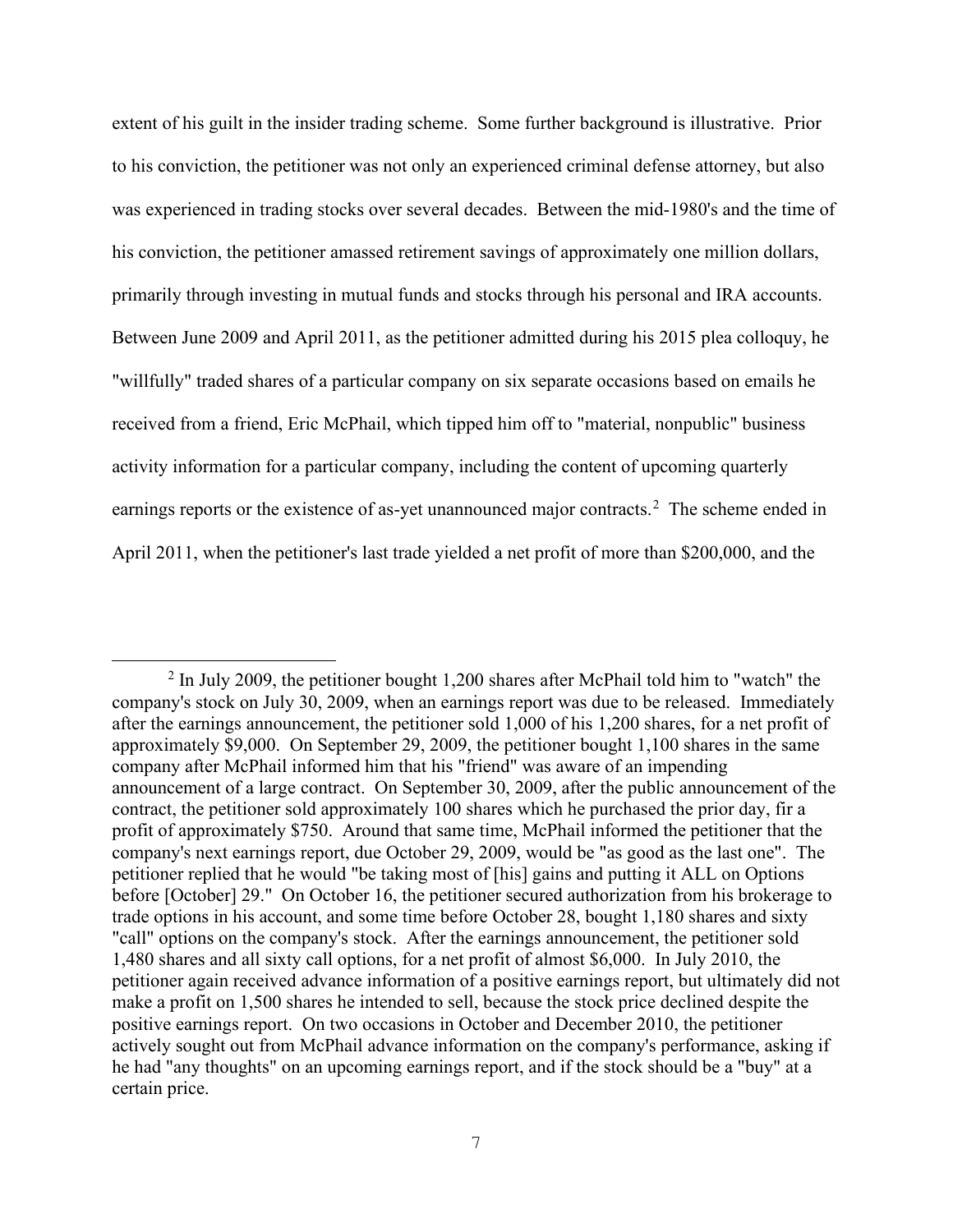company was subject to a class action suit alleging financial malfeasance.<sup>3</sup> The petitioner admitted that he had made all six trades "knowingly" and could "clearly" "infer" that the information upon which he acted was "confidential" from the content of McPhail's emails, including warnings to the petitioner to "SHHHHHHHH!!" and cautions against sharing the information with others because it might not "remain" "safe."<sup>4</sup> The petitioner also specifically admitted that it was clear to him that the information was coming from an "improper source," and that "at some point during the conspiracy, he realize<sup>[d]</sup> that the information he [was] getting from McPhail [was] coming from an insider at [the company]," whom the petitioner met on the golf course .

Nevertheless, the petitioner materially contradicted or, at minimum, substantially qualified these admissions in his reinstatement petition and hearing testimony. The petitioner asserted in his reinstatement petition that "[a]t the time, [he] did not think that trading on the tips was criminal in nature" because McPhail "passed along information received from his friend, without actually disclosing the source of the information." Similarly, the petitioner's hearing

<sup>&</sup>lt;sup>3</sup> Just days after receiving information from McPhail in April 2011, that the company had lost a major client responsible for almost three-quarters of its profit, the petitioner liquidated his existing shares in the company, thereby avoiding future losses. At the same time, the petitioner spent \$6,000 to buy 330 "put" options on the stock, essentially betting that the stock would drop in price during a specified period. After the company announced publicly the lost contract and earnings substantially below forecasts, the petitioner exercised his "put" options. The petitioner's combined losses and profits from this last set of trades, along with his prior trades detailed above, amounted to \$295,235. The petitioner disgorged this amount, and paid a further \$50,754 in prejudgment interest and \$147,618 in civil penalties, as part of his settlement of a civil action with the Securities and Exchange Commission.

<sup>&</sup>lt;sup>4</sup> Other courts have also observed that the confidentiality of McPhail's information was "clear" to the petitioner under the circumstances it was transmitted. See e.g. United States v. Parigian, 824 F. 3d 5, 5 (2016) ("Acting on obviously nonpublic information that a golfing buddy received from a corporate insider, Douglas Parigian made in excess of \$200,000 trading in securities" [emphasis added]).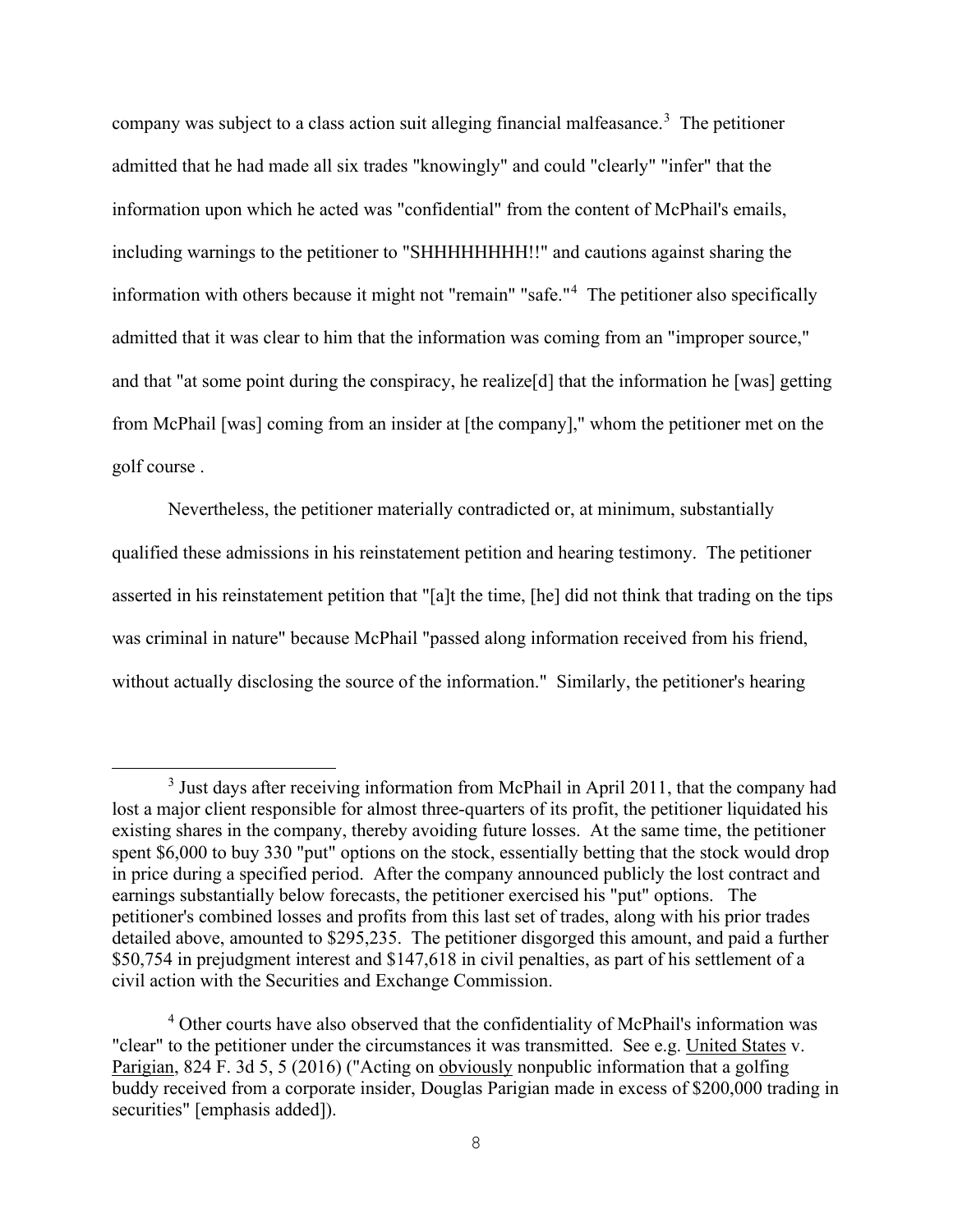testimony emphasized that "at the time" he was making the criminal trades, he "didn't think . . . this [was] something [he was] really doing wrong here" because he was not getting the information directly from an "insider," and only realized the wrongfulness of his conduct after the last trade upon which he profited substantially. The petitioner repeatedly asserted to the panel that the indictment to which he pleaded guilty was erroneously based on a broader "knew or should have known" mens rea standard which should have been applied only in civil enforcement.<sup>5</sup> The petitioner emphasized that depending on the circumstances under which McPhail received the business activity information, he could have been "fine" and his conduct would not have violated criminal law.<sup>6</sup> The petitioner specifically disclaimed any knowledge that the information was confidential, emphasizing he never "knew what [it] meant" when McPhail stated he had "just had dinner with [his] friend" from whom he received confidential information. The petitioner minimized his awareness of the insider's identity and his role in passing confidential information to the petitioner through McPhail: the petitioner dismissed his meeting of the insider on the golf course as "just a hi, hi, and that was it," and implied he never

 $<sup>5</sup>$  On appeal of the petitioner's motion to dismiss the indictment, the First Circuit held that</sup> the petitioner had not raised the mens rea issue in the United States District Court before his plea, waiving the issue where it was only pursued for the first time in his appellate reply brief. Parigian, 824 F.3d at 12 ("[H]ad Parigian complained about the inconsistent levels of mens rea embodied in the indictment, he would have had a point. Whether such a complaint would have garnered much beyond a further amendment to the indictment, we do not know because Parigian never voiced any such complaint, directing his attention instead at whether the facts he was said to know or have had reason to know were sufficient to cover the elements of the crime....Only in his reply brief did Parigian belatedly try to argue that the 'knew or should have known' language in the indictment was problematic. And, even then, he limited the argument on what is a reasonably complicated issue to a single page").

<sup>&</sup>lt;sup>6</sup> Specifically, the petitioner asserted that he couldn't defend himself under the "knew or should have known standard" because he didn't "know how [McPhail] got the information. [He] wasn't there when [McPhail] got the information. And that's what the whole case was based on. If [McPhail] got it in a private setting, [the petitioner] could be guilty. If [McPhail] got it in a bar where he was talking to [thirty] people, [the petitioner] is not guilty of anything."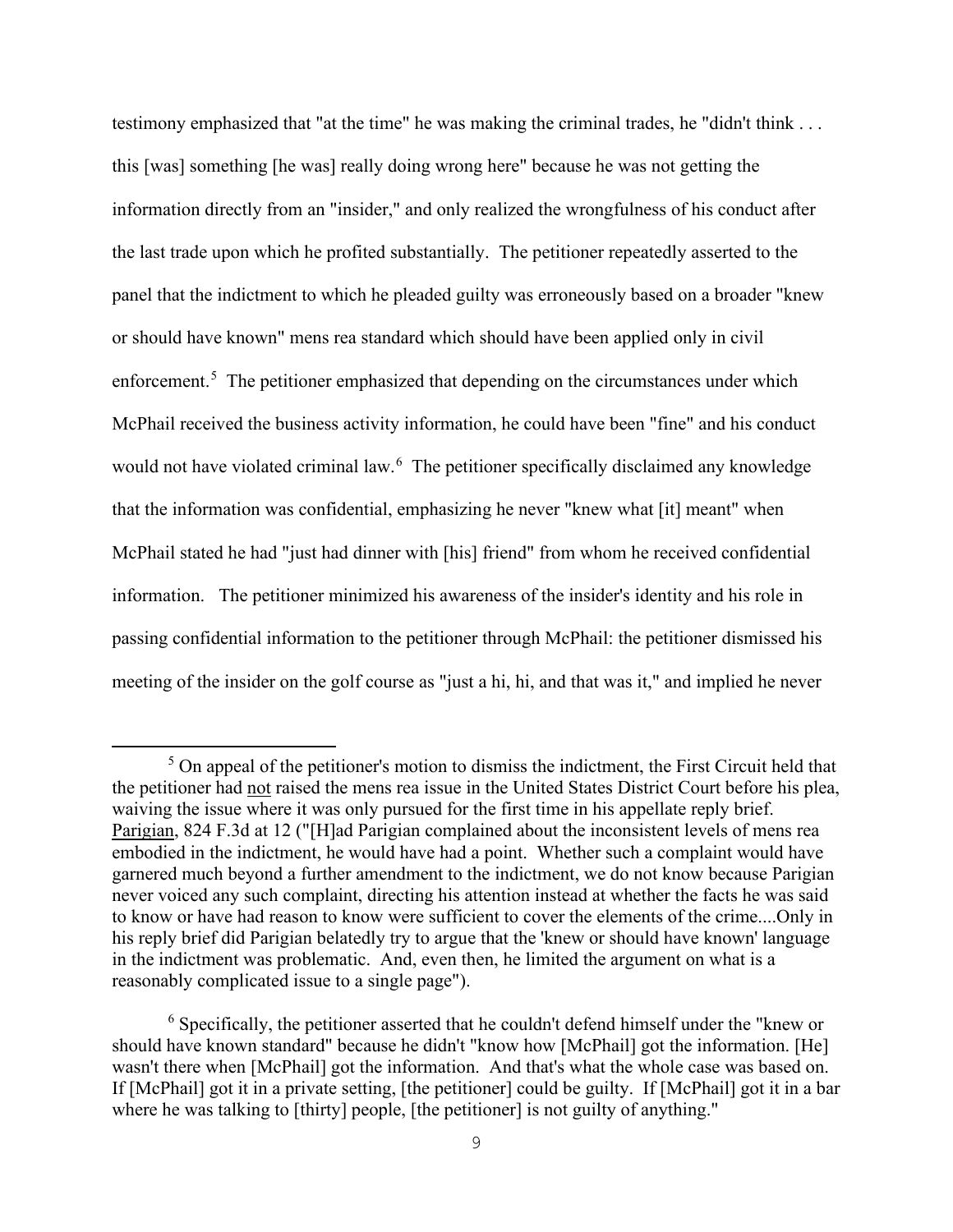thought to ask McPhail where the nonpublic business information was coming from because the information "wasn't always great stuff" that resulted in a windfall. The petitioner minimized the incriminating nature of emails amongst McPhail, himself, and others involved in the conspiracy, characterizing the emails as containing "a lot of joking going back and forth," and asserting that his email to the conspirators stating he was deleting all emails related to the company was "obviously . . . a joke because [he] never deleted a single email."

 Based on this record, there is substantial evidence supporting the panel's credibility-based conclusion, adopted by the board, that in seeking reinstatement, the petitioner pursued a "selfserving and implausible insistence . . . that he did not know that insider trading could be a criminal offense, and that, even at the civil level, he was innocently caught up in a maze of uncertain legal rulings," leaving serious doubt "as to what [the petitioner] acknowledges he did wrong" and "what reform [the] panel should expect from him, and therefore, whether he has reformed at all." Like the panel, I conclude that the petitioner "back-track[ed] on [his] guilty plea," "confirm[ing] that he still has not fully accepted responsibility as a first step towards true reform." See Matter of Fletcher, 466 Mass. 1018, 1019 n.4 (2013), quoting Matter of Hiss, 368 Mass. at 459 ("lack of repentance is evidence, like any other, to be considered in the evaluation of a petitioner's character and of the likely repercussions of his requested reinstatement"). This equivocation, taken in the context of the otherwise weak evidence of the petitioner's moral reform during the last six years, fairly supports the board's determination that the petitioner has failed to meet his burden of demonstrating sufficient moral qualifications. See Matter of Dawkins, 432 Mass. at 1011 (reinstatement denied where petitioner "was not young or inexperienced when he committed the acts" leading to suspension, petitioner's "misconduct was not isolated nor minor," and petitioner "had [almost] no gainful employment during his